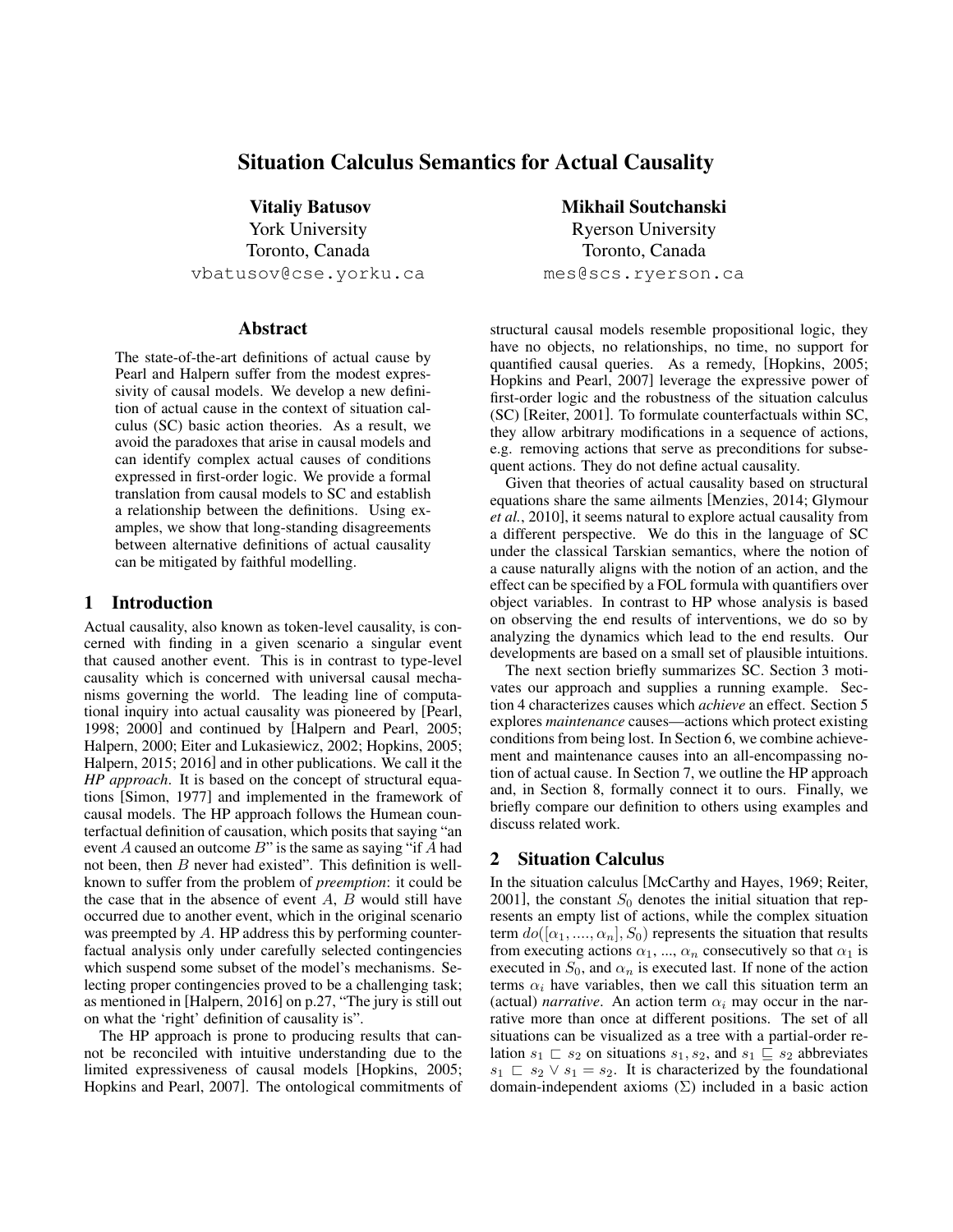theory (BAT)  $D$  that also includes axioms  $\mathcal{D}_{S_0}$  describing the initial situation, and action precondition axioms  $\mathcal{D}_{ap}$  using the predicate  $Poss(a, s)$  to say when an action a is possible in s. For each action function there is one precondition axiom  $Poss(A(\bar{x}), s) \leftrightarrow \Pi_A(\bar{x}, s)$ , where as usual, all free variables are implicitly  $\forall$ -quantified, and  $\Pi(\bar{x}, s)$  is a formula *uniform* in s, meaning that it has no occurrences of  $Poss, \square$ , no other situation terms, no quantifiers over situations. For each fluent  $F$ ,  $D$  includes a successor state axiom (SSA)

$$
F(\bar{x}, do(a, s)) \leftrightarrow \psi^+(\bar{x}, a, s) \lor F(\bar{x}, s) \land \neg \psi^-(\bar{x}, a, s)),
$$

where the fluent predicate  $F(\bar{x}, s)$  represents a situationdependent relation over tuple of objects  $\bar{x}$ , uniform formulas  $\psi^{\dagger}(\bar{x}, a, s)$  and  $\psi^{\dagger}(\bar{x}, a, s)$  specify action terms that under certain application-dependent conditions have a positive effect (make  $F$  true), or a negative effect on fluent  $F$  (make it false), respectively. The SSAs are derived under the causal completeness assumption [Reiter, 1991] that all effects of actions on fluents are explicitly represented. There are a number of auxiliary axioms, such as unique name axioms, that are included in D. The common abbreviation  $execute(s)$  means that each action mentioned in the situation term s was possible in the situation in which it was executed. The basic computational task, called the *projection problem*, is the task of establishing whether a BAT entails a sentence  $\phi(\sigma)$  for an executable ground situation  $\sigma$ , where  $\phi(s)$  is a formula uniform in s. This problem can be solved using the one-step regression operator  $\rho$ . The expression  $\rho[\varphi, \alpha]$  denotes the formula obtained from  $\varphi$  by replacing each fluent atom F in  $\varphi$  with the right-hand side of the SSA for  $F$  where the action variable a is instantiated with the ground action  $\alpha$ , and then simplified using unique name axioms for actions and constants. Similarly to the theorem about multi-step regression  $R$  presented in [Reiter, 1991], one can prove that given a BAT  $D$ , a formula  $\varphi(s)$  uniform in s, and a ground action term  $\alpha$ , we have that  $\mathcal{D} \models \forall s. \varphi(do(\alpha, s)) \leftrightarrow \rho[\varphi(s), \alpha].$ 

## 3 Motivation

We propose to axiomatize a dynamic world using a SC theory and derive actual causality from first principles. Specifically, to represent a "scenario", we consider a BAT  $D$  and a narrative describing the actions or events which transpired in the world characterized by  $D$ . We do not formally distinguish between agent actions and nature's events. The narrative is specified by an executable ground situation term  $\sigma$ called the "actual situation". An effect for which we seek to identify causes is given by a formula  $\varphi(s)$  uniform in situation s. Since actions are the sole source of change in a BAT, we identify the set of potential causes of an effect  $\varphi$  with the set of all ground action terms occurring in  $\sigma$ .

Example 1. A *D flip-flop* is a digital circuit capable of storing one bit of information. A basic D flip-flop has two Boolean inputs, D and enable, and one output, Q. Each input and output signal can be either at the low level (modelled as *false*), or at the high level (modelled as *true*). If an input enable is high, every time the  $clock$  "ticks", the output  $Q$  assumes the value of the main input  $D$  and maintains it until the next tick. When the signal enable is low, the flip-flop preserves the value of  $Q$  regardless of  $D$  and ticks.



Figure 2: Evolution of fluent values throughout  $\sigma$ 

Consider the circuit in Figure 1. It consists of a D flip-flop, shown as a box, whose *enable* input is controlled by an  $OR$ gate such that at least one of the signals  $e_1, e_2$  needs to be high in order for the flip-flop to produce the output  $Q = D$ .

Let  $d$ ,  $e_1$ , and  $e_2$  be constants that represent the input signals. Let the action functions be  $hi(x)$ ,  $lo(x)$ , tick, and c\_on, where the first two actions set signal  $x$  to high or to low voltage level, respectively, tick represents the action of the clock, and  $c_0$  turns the clock on, making tick possible. The fluent  $ClockOn(s)$  represents the state of the clock,  $High(x, s)$ represents the logical value of signal x,  $En(s)$  represents the output of the OR-gate, and  $Q(s)$  is the output of the flip-flop.

Let the narrative  $\sigma$  be  $do([c_0, hi(d), tick, hi(e_1), hi(e_2),$ tick,  $lo(e_1)$ ,  $lo(e_2)$ , tick,  $lo(d)$ , tick],  $S_0$ ), and let the effect of interest be  $Q(s)$ . In the initial situation, we have that  $\forall x(\neg High(x, S_0)), \neg Q(S_0), \neg En(S_0)$ . The following BAT models the operation of the circuit.

$$
Poss(tick, s) \leftrightarrow ClockOn(s), Poss(c_{.}s),
$$
  
\n
$$
Poss(hi(x), s) \leftrightarrow \neg High(x, s),
$$
  
\n
$$
Poss(lo(x), s) \leftrightarrow High(x, s),
$$

$$
ClockOn(do(a, s)) \leftrightarrow a = c\_{on} \lor ClockOn(s),
$$
  
\n
$$
High(x, do(a, s)) \leftrightarrow a = hi(x) \lor High(x, s) \land a \neq lo(x),
$$
  
\n
$$
En(do(a, s)) \leftrightarrow a = hi(e_1) \lor a = hi(e_2) \lor
$$
  
\n
$$
En(s) \land \neg[a = lo(e_1) \land \neg High(e_2, s)] \land
$$
  
\n
$$
\neg[a = lo(e_2) \land \neg High(e_1, s)],
$$
  
\n
$$
Q(do(a, s)) \leftrightarrow [a = tick \land En(s) \land High(d, s)] \lor
$$
  
\n
$$
Q(s) \land \neg[a = tick \land En(s) \land \neg High(d, s)].
$$

Figure 2 graphically shows the truth values, relative to  $D$ , of the key ground fluents in situation  $S_0$  and after each subsequent action in  $\sigma$ . Observe that all fluents are initially false, shown as the thick lower edges, the  $#1$  action  $c_0$  makes subsequent tick actions  $(#3, #6, #9, #11)$  possible, the actions  $hi(d)$ ,  $hi(e_1)$ ,  $hi(e_2)$ ,  $lo(e_1)$  change the voltage levels of the corresponding signals,  $hi(e_1)$  also changes the state of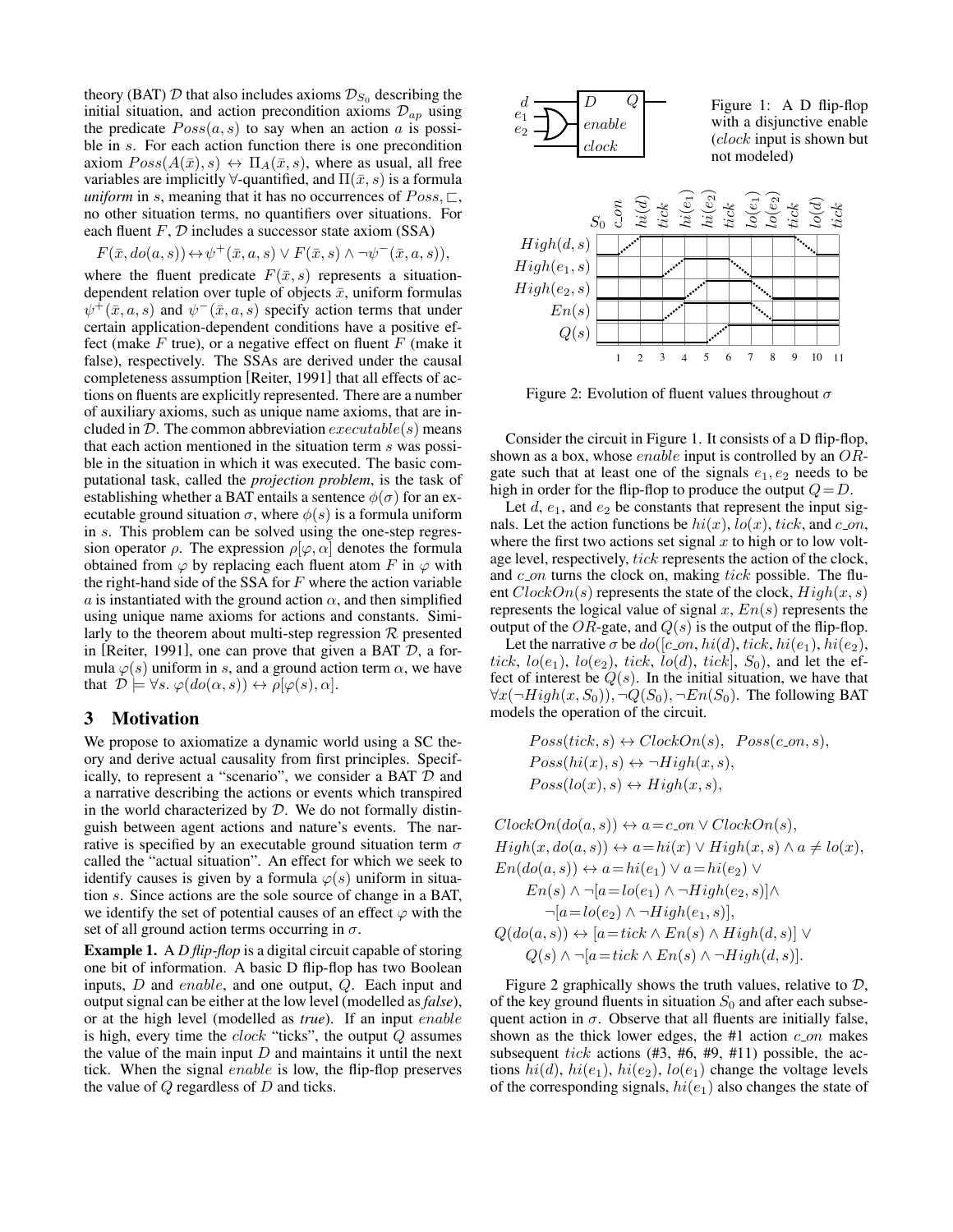$En(s)$ , the second occurrence of tick (#6) makes the output  $Q(s)$  true, but other occurrences of tick are inconsequential.

It is obvious that the 6-th action, tick, is a cause of  $Q(s)$ in  $\sigma$ , having acted as the proverbial last straw that broke the camel's back, but so are the actions  $hi(d)$  and  $hi(e_1)$ , having created the right circumstances for the back-breaking. Action #6 would accomplish nothing had the flip-flop not been enabled and the input bit set to high. The task before us is to introduce general formal criteria for identifying such actions.

We axiomatically recognize two kinds of causal roles which events may assume. *Achievement causes* are the events which realize—in whole or in part—either the condition of interest or the preconditions of other achievement causes. *Maintenance causes* are the events which prevent other events from falsifying the condition of interest. We use the generic term *actual cause* to refer to an event which contributes to the effect of interest via a combination of these causal roles. Before we proceed, we, like HP, introduce the notion of a causal setting which formally captures a scenario.

**Definition 1.** A (SC) *causal setting* is a triple  $\langle \mathcal{D}, \sigma, \varphi(s) \rangle$ where D is a BAT,  $\sigma$  is a ground situation term such that  $\mathcal{D} \models$  $execute(\sigma)$ , and  $\varphi(s)$  is a SC formula uniform in s such that  $\mathcal{D} \models \exists s (execute(s) \land \varphi(s)).$ 

Since the BAT  $D$  is fixed in our approach, we typically refer to  $\langle \mathcal{D}, \sigma, \varphi(s) \rangle$  as just  $\langle \sigma, \varphi(s) \rangle$ .

# 4 The Achievement Causal Chain

Intuition provides few definite truths about actual causality, but we hold the following to be self-evident: If some action  $\alpha$ of the action sequence  $\sigma$  triggers the formula  $\varphi(s)$  to change its truth value from  $false$  to  $true$  relative to  $D$  and if there is no action in  $\sigma$  after  $\alpha$  that changes the value of  $\varphi(s)$  back to *false*, then  $\alpha$  is an actual cause of achieving  $\varphi(s)$  in  $\sigma$ . This statement is sound because (a) the narrative  $\sigma$  determines a total linear order on its actions, (b) change is associated with a particular element of that order, and (c) no change comes about other than by an action of  $\sigma$ . The next definition states this observation formally.

**Definition 2.** A causal setting  $C = \langle \sigma, \varphi(s) \rangle$  satisfies the *achievement condition* via the situation term  $do(\alpha, \sigma') \sqsubseteq \sigma$ iff  $\mathcal{D} \models \neg \varphi(\sigma') \land \forall s (do(\alpha, \sigma') \sqsubseteq s \sqsubseteq \sigma \rightarrow \varphi(s)).$ 

Whenever a causal setting  $C$  satisfies the achievement condition via  $do(\alpha, \sigma')$ , we say that the ground action  $\alpha$  executed in σ 0 is a *(primary) achievement cause* in C.

If a causal setting does not satisfy the achievement condition and  $\varphi(s)$  is non-tautological and holds throughout the narrative  $\sigma$ , then we ascribe the achievement of  $\varphi(s)$  to an unknowable cause masked by the initial situation  $S_0$ . If  $\varphi(s)$ is a tautology, it legitimately has no cause. If  $\varphi(\sigma)$  is not entailed by D, then its achievement cause truly does not exist.

Example 2 (continued). The entailment of Definition 2 holds when  $\alpha$  is tick and  $\sigma'$  is do([c\_on, hi(d), tick, hi(e<sub>1</sub>),  $hi(e_2)$ ],  $S_0$ ), meaning that the action #6 (tick executed after  $\sigma'$ ) is the achievement cause of  $Q(s)$  in  $\sigma$ .

The notion of the achievement condition forms our basic tool which, when used together with the single-step regression operator  $\rho$ , helps us not only find the single action that brings about the effect of interest, but also identify the actions that build up to it. Intuitively,  $\rho[\varphi(s), \alpha]$  is the weakest precondition that must hold in a previous situation  $\sigma$  in order for  $\varphi(s)$  to hold after performing  $\alpha$  in  $\sigma$ . If we prove  $\alpha$  to be an achievement cause of  $\varphi(s)$  in  $do(\alpha, \sigma)$ , we can use regression  $\rho$  to obtain a formula that holds at  $\sigma$  and constitutes a necessary and sufficient condition for the achievement of  $\varphi(s)$  via  $\alpha$ . This new formula may have an achievement cause of its own which, by virtue of  $\alpha$ , also constructively contributes to the achievement of  $\varphi(s)$ . By repeating this process, we can uncover the entire chain of actions that incrementally build up to the achievement of the ultimate effect. At the same time, we must not overlook the condition which makes the execution of  $\alpha$  in  $\sigma$  even possible. This condition is conveniently captured by the right-hand side  $\Pi_{\alpha}(s)$  of the precondition axiom for  $\alpha$  and may have achievement causes of its own. The following inductive definition formalizes these intuitions.

**Definition 3.** If a causal setting  $C = \langle \sigma, \varphi(s) \rangle$  satisfies the achievement condition via some situation term  $do(A(\bar{t}), \sigma') \sqsubseteq \sigma$  and  $\alpha$  is an achievement cause in the causal setting  $\langle \sigma', \rho \overline{\varphi(s)}, A(\overline{t}) \rangle \wedge \Pi_A(\overline{t}, s) \rangle$ , then  $\alpha$  is an *achievement cause* in C.

Clearly, the process of discovering intermediary achievement causes using single-step regression repeatedly cannot continue beyond  $S_0$ . Since the given narrative  $\sigma$  is a finite sequence, the achievement causes of  $C$  also form a finite sequence which we call the *achievement causal chain* of C. Note that the actions of the achievement causal chain need not be adjacent in the action sequence of  $\sigma$ .

**Example 3** (continued). We found that the action tick  $(#6)$ executed in  $\sigma' = do([c_{.}on, hi(d), tick, hi(e_1), hi(e_2)], S_0)$  is the achievement cause of  $Q(s)$ . We can now use Definition 3 to find in  $\sigma$  the complete causal chain leading up to  $Q(s)$ . The one-step regression of  $Q(s)$  through tick is

$$
\rho[Q(s), tick] = (\neg En(s) \lor High(d, s)) \land (En(s) \lor Q(s)).
$$

Call  $\psi(s)$  the conjunction of this formula and  $ClockOn(s)$ , the precondition of tick. By Definition 2, the achievement cause of  $\psi(s)$  is the action  $hi(e_1)$  executed in  $do([c_0, a_1])$  $hi(d)$ ,  $tick$ ],  $S_0$ ). Therefore,  $hi(e_1)$  is a secondary achievement cause of  $Q(s)$ . Applying Definition 3 again, we formulate another causal setting with the query

$$
\rho[\psi(s), hi(e_1)] \wedge \Pi_{hi}(e_1, s) \equiv
$$
  
High(d, s)  $\wedge$  ClockOn(s)  $\wedge \neg High(e_1, s)$ 

and situation  $do([c_{.}on, hi(d), tick], S_0)$ , where  $hi(d)$  is an achievement cause as a part of  $do([c_0, hi(d)], S_0)$ . Regressing  $High(d, s) \wedge ClockOn(s) \wedge \neg High(e_1, s)$  just past hi(d), we obtain  $\neg High(e_1, s) \land ClockOn(s)$ , for which  $c$ -on is an achievement cause. Notice that the first action,  $c$  on established preconditions for tick; were it not for  $c$  on, tick would have never happened! There are no more achievement causes of  $Q(s)$  in  $\sigma$  aside from those already identified: c on,  $hi(d)$ ,  $hi(e_1)$ , tick. Observe that these are indeed the key events that lead to the achievement of  $Q(s)$  in  $\sigma$ .

It is worth noting that our approach handled a classic instance of (late) preemption without appealing to contingencies occurring in neighbouring possible worlds, which is the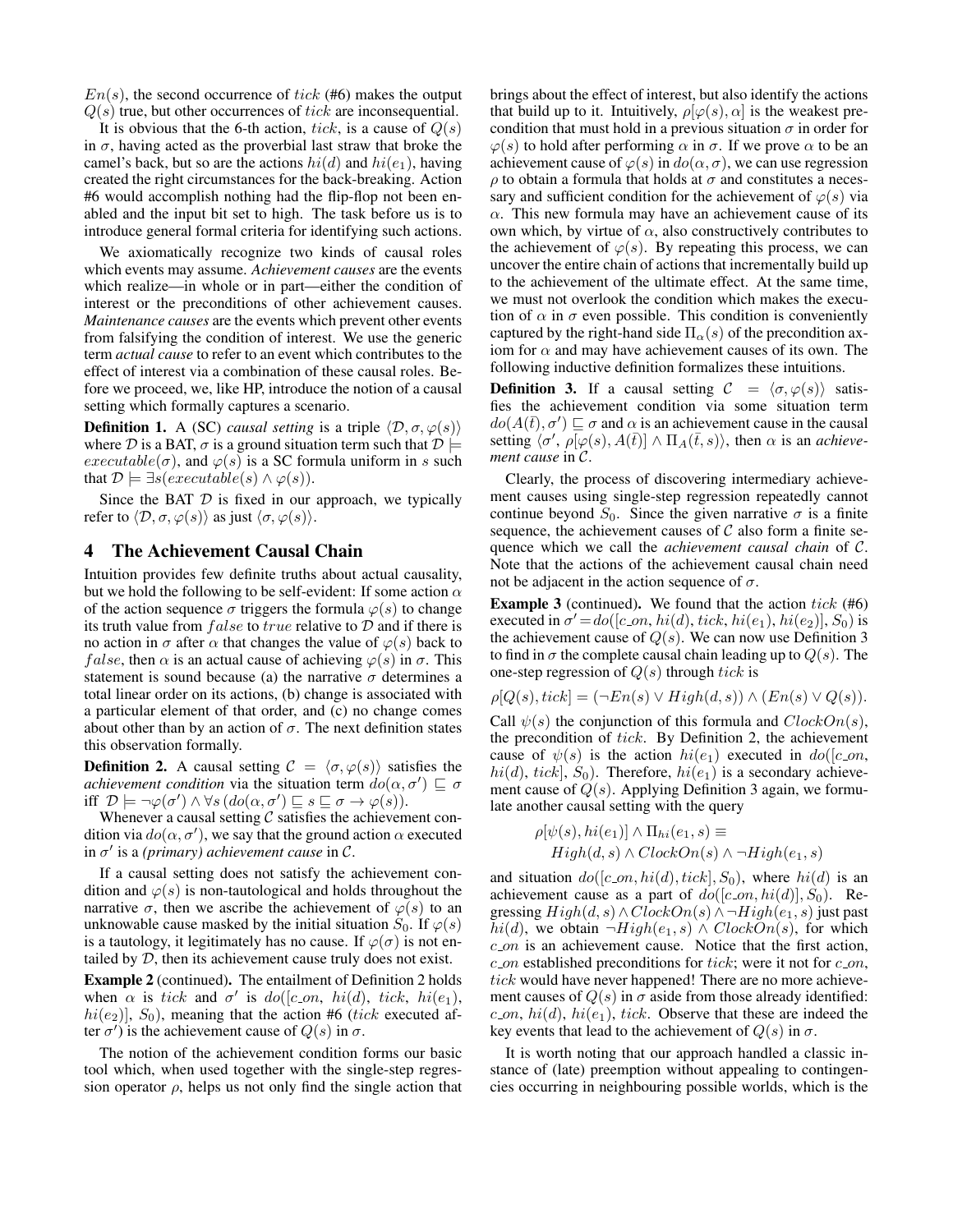essential strategy in counterfactual analyses. Namely, it correctly excluded  $hi(e_2)$  from the causal chain for being preempted by  $hi(e_1)$ , although  $hi(e_2)$  would have been sufficient, in the absence of  $hi(e_1)$ , for achieving  $En(s)$  and  $Q(s)$ .

### 5 Maintenance Causes

The achievement causal chain explains precisely how a condition comes to be, but not how it persists throughout the remaining actions of the narrative. The narrative may well contain actions which could destroy the effect but were somehow neutralized. We formalize our intuitive understanding of protective actions using the notion of maintenance. Our general considerations are as follows. First, in a causal setting  $\mathcal{C} = \langle \sigma, \varphi(s) \rangle$ , if  $\mathcal{D} \not\models \varphi(\sigma)$ , then there is nothing to maintain. Therefore,  $\mathcal C$  may have a maintenance cause only if  $\mathcal{D} \models \varphi(\sigma)$ . Second, every instance of maintenance involves at least two actions of  $\sigma$ , where one action—call it a *threat* would falsify the goal  $\varphi$  were it not for the other action, the maintenance cause itself. Obviously, the maintenance cause must occur in  $\sigma$  before the corresponding threat. Third, if C satisfies the achievement condition via some  $do(\alpha, \sigma')$ , then neither  $\alpha$  nor any action of  $\sigma'$  may be a threat to  $\varphi(s)$ , in accordance with the first consideration. If, alternatively,  $\varphi(s)$ holds at  $S_0$  and throughout  $\sigma$ , then any action of  $\sigma$  except the very first one may be a threat.

The key property of a threat is that it has the potential to falsify the effect (but did not do so in the narrative). A test for this property involves a construction of a hypothetical scenario where the suspected threat falsifies the effect. Such test is by nature counterfactual and, therefore, gives rise to the usual question: what alternative scenarios should we admit to the analysis? For the sake of generality, we require only that the alternative scenarios obey the rules of the world, and for the sake of tractability, that they do not contain too many actions. Both requirements are fulfilled by the following broad definition, where  $len(s)$  is the number of actions in a situation term s and  $len(S_0)=0$ .

**Definition 4.** A causal setting  $C = \langle \sigma, \varphi(s) \rangle$  satisfies the *maintenance condition* via a ground situation term  $do(\tau, \sigma') \sqsubseteq \sigma \text{ iff } \sigma \neq S_0 \text{ and } \mathcal{D} \models \forall s(\sigma' \sqsubseteq s \sqsubseteq \sigma \rightarrow \varphi(s))$ and  $\mathcal{D} \models \exists s ( \mathit{execute}(do(\tau, s)) \land \varphi(s) \land \neg \varphi(do(\tau, s)) \land$  $len(do(\tau, s)) \leq len(\sigma)$ , in which case  $\tau$  is a *threat* in C.

A tighter definition of a threat would artificially decrease the search space of maintenance causes. If, through unchecked generality, we misdiagnose a harmless action as a threat, the subsequent achievement cause analysis would be unable to identify an action which neutralized the threat's harmful effects.

Before we define what is a maintenance cause, consider a threat  $\tau$  to  $\varphi(s)$ . By the definition of regression,  $\rho[\neg \varphi(s), \tau]$ is a formula that should hold to make sure  $\varphi(s)$  becomes false after executing  $\tau$ . Since we would like to preserve  $\varphi(s)$ , we are interested in the negation of this formula. But by the regression theorem,  $\mathcal{D} \models \neg \rho[\neg \phi, \tau] \leftrightarrow \rho[\phi, \tau]$ , so the formula expressing the maintenance goal is simply  $\rho[\varphi(s), \tau]$ . Notably, the set of achievement causes of this formula will include the achievement causes of  $\varphi(s)$ , because, intuitively,  $\varphi(s)$  holds after  $\tau$  in part due to being achieved.

**Definition 5.** Suppose a causal setting  $C = \langle \sigma, \varphi(s) \rangle$  satisfies the maintenance condition via some situation term  $do(\tau, \sigma') \sqsubseteq \sigma$ , where  $\tau$  is a threat in C. Let C' be the related causal setting  $\langle \sigma', \rho[\varphi(s), \tau] \rangle$ . If  $\alpha$  is an achievement cause in  $\mathcal{C}'$ , we say that  $\alpha$  is a *maintenance cause* in  $\mathcal{C}$ .

**Example 4.** Consider a formula  $\psi(s)$  with quantifiers over object variables in the same BAT except that for the sake of example there is a countably infinite set of signal constants  $c_i$  for  $i \geq 1$  with unique names. Let the query  $\psi(s)$ be  $\exists x \exists y (x \neq y \land High(x, s) \land High(y, s))$  — "there are at least two high signals". Let the actual situation  $\sigma$  be  $do([hi(c_1), hi(c_2), hi(c_3), lo(c_1)], S_0).$ 

By Definition 4,  $l_0(c_1)$  is a threat in this causal setting. By Definition 5, it yields a related causal setting with situation  $do([hi(c_1), \, hi(c_2), \, hi(c_3)], S_0)$  and query  $\rho[\psi(s), lo(c_1)],$ which simplifies to

 $\exists x \exists y (x \neq y \land High(x, s) \land High(y, s) \land x \neq c_1 \land y \neq c_1).$ 

Applying Definition 2, we see this related causal setting has  $hi(c_3)$  as an achievement cause. Therefore, the original causal setting has  $hi(c_3)$  as a maintenance cause.

# 6 Actual Cause

The Definitions 2, 3, and 5 are centered around the top level of a given casual setting and fail to capture the interplay between achievement and maintenance causes at the deeper levels of analysis. Specifically, suppose a causal setting  $\tilde{C}'$  arises via the achievement (resp., maintenance) condition during the analysis of another setting  $C$ . On its own,  $C'$  may have both achievement and maintenance causes, but, by Definition 3 (resp., 5), only the former are counted as causes of  $C$ . On the natural assumption that all causes of a descendant setting are equally relevant to the ancestor setting, the following definition inductively combines all possible interactions between the achievement and maintenance conditions under the generic term *actual cause*.

**Definition 6.** Let  $\alpha$  be a ground action and  $\sigma$  a narrative. We say that  $\alpha$  is an *actual cause* in a causal setting  $\mathcal{C} = \langle \sigma, \varphi(s) \rangle$ if at least one of the following conditions holds.

- (a) C satisfies the achievement condition via  $do(\alpha, \sigma') \sqsubseteq \sigma$ .
- (b)  $\mathcal C$  satisfies the achievement condition via some situation term  $do(A(\bar{t}), \sigma') \sqsubseteq \sigma$  and  $\alpha$  is an actual cause in the causal setting  $\langle \sigma', \rho \overline{\psi}(\varphi(s), A(\overline{t})] \wedge \Pi_A(\overline{t}, s) \rangle$ .
- (c) C satisfies the maintenance condition via  $do(\tau, \sigma') \sqsubset \sigma$ , and  $\alpha$  is an actual cause in  $\langle \sigma', \rho[\varphi(s), \tau] \rangle$ .

Example 5 (continued from 4). By Definition 6, the actions  $hi(c_1)$ ,  $hi(c_2)$ ,  $hi(c_3)$  are all actual causes of  $\psi(s)$ . Notice that maintenance causes are just as important as achievement causes: the condition  $\psi(s)$  was realized through the properties of objects  $c_1, c_2$ , but persevered by virtue of  $c_2, c_3$ . Achievement cause analysis alone disregards the role of  $c_3$ .

Example 6. Consider again our running example. By Definition 6, the 8-th action  $l_0(e_2)$  is a non-trivial actual cause of  $Q(s)$  discovered through a combination of two maintenance condition. Intuitively, it is causally important because it disables the flop-flop, preventing the actions  $tick$  (#11) and  $l o(d)$  (#10) from destroying  $Q(s)$  — both are threats in their respective settings.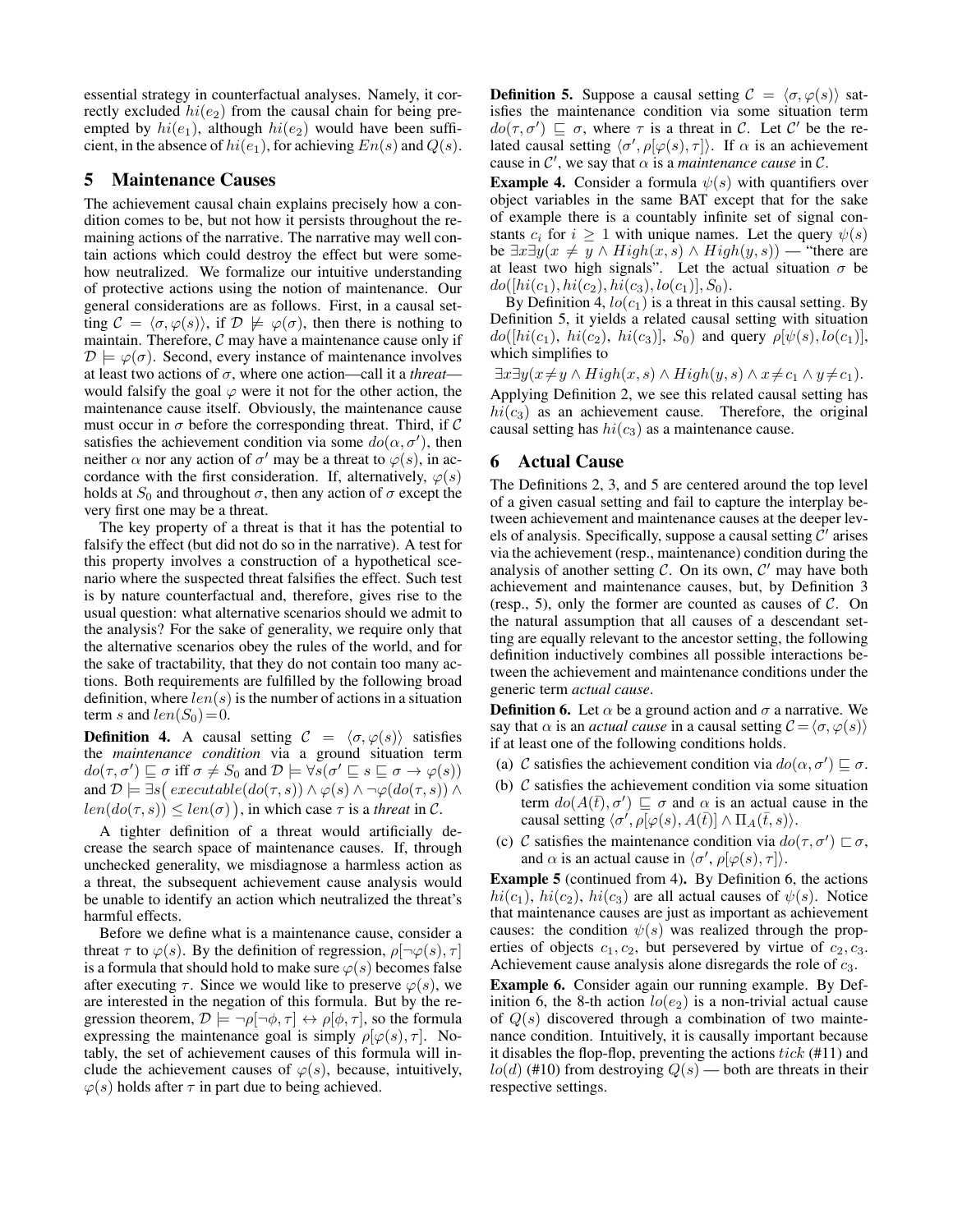# 7 The Halpern-Pearl Approach

Halpern and Pearl (2005), following the motivation of [Lewis, 1974], base their formal account of actual causality on the notion of a counterfactual — a conditional statement whose premise is contrary to fact. They construct counterfactual statements in a formal language whose semantics is defined relative to a *causal setting* (see below). A *causal model* M is a tuple  $\langle U, V, R, F \rangle$ , where U and V are finite disjoint sets of *exogenous* and *endogenous* variables, respectively, with each variable taking various values from an underlying domain. The function  $\overline{\mathcal{R}}$  maps every variable  $Z \in \mathcal{U} \cup \mathcal{V}$  to a nonempty set  $\mathcal{R}(Z)$  of possible values. F is a set of total functions  $\{F_X : \times_{Z \in \mathcal{U} \cup \mathcal{V} \setminus \{X\}} \mathcal{R}(Z) \mapsto \mathcal{R}(X) \mid X \in \mathcal{V}\}\$  which act like structural equations; each tuple of values assigned to the variables (excluding X) maps to a single value of X. Intuitively, for each endogenous variable  $X$ ,  $F_X$  encodes the entirety of causal laws which determine  $X$  by mapping every value assignment on all variables except  $X$  to some value of X. The values of exogenous variables  $U$  are set externally; a tuple  $V_U$  of values for  $U$  is called a *context* of M, and the pair  $(M, V_U)$  constitutes a *causal setting*. The tuple  $\langle U, V, R \rangle$  is called the *signature* of M. The set of functions  $\mathcal F$  determines a partial *dependency order*  $X \preceq Y$  on endogenous variables X, Y. Namely, Y depends on X,  $X \preceq Y$ , if either X affects  $Y$  directly by virtue of  $F_Y$ , or indirectly via intermediate functions. It is ubiquitously assumed that a given causal model is *acyclic*, that is, for each context  $V_U$  of M, there is a partial order  $\prec$  on V that is anti-symmetric, reflexive and transitive. This assumption guarantees the existence of a unique solution to the equations  $\mathcal{F}$ .

The language of the HP approach is as follows. A primitive *event* is a formula  $X = V_X$  where  $X \in V$  and  $V_X \in$  $\mathcal{R}(X)$ . We call a Boolean combination of primitive events a *HP query*. A general *causal formula* is one of the form  $[Y_1 \leftarrow V_{Y_1}, \ldots, Y_k \leftarrow V_{Y_k}] \phi$  where  $\phi$  is a HP query,  $Y_i$  for  $1 \leq i \leq k$  are distinct variables from  $\mathcal{V}$ , and  $V_{Y_i} \in \mathcal{R}(Y_i)$ . (We abbreviate  $[Y_1 \leftarrow V_{Y_1}, \ldots, Y_k \leftarrow V_{Y_k}]$  as  $[\overrightarrow{Y} \leftarrow \overrightarrow{V}_Y]$  and call it an *intervention*.) A primitive event  $X = V_X$  is satisfied in a causal setting  $(M, V_U)$ , denoted  $(M, V_U) \models (X = V_X)$ , if X takes on the value  $V_X$  in the unique solution to the equations  $\mathcal F$  once  $\mathcal U$  are set to  $V_U$ . HP queries are interpreted following the usual rules for Boolean connectives. Finally,  $(M, \bar{V}_U)$  =  $[Y_1 \leftarrow V_{Y_1}, \ldots, Y_k \leftarrow V_{Y_k}] \phi$  iff  $(M', \bar{V}_U)$  =  $\phi$ where  $M'$  is obtained from M by replacing each  $F_{Y_i} \in \mathcal{F}$ by the trivial function  $F_{Y_i} : \times_{Z \in \mathcal{U} \cup \mathcal{V} \setminus \{X\}} \mathcal{R}(Z) \mapsto V_{Y_i}$  that fixes  $Y_i$  to a constant  $V_{Y_i}$  for all the values of arguments.

In this paper, we focus on the so-called *modified* HP definition, or  $HP^m$ , of actual cause [Hopkins, 2005; Halpern, 2015; 2016] because it is the most recent, intuitively appealing, and thoroughly connected with older definitions by formal results in [Halpern, 2016]. According to this definition, the conjunction of primitive events  $X = V_X$  (short for  $X_1 =$  $V_{X_1} \wedge \ldots \wedge X_k = V_{X_k}$ ) is an *actual cause* in  $(M, \bar{V}_U)$  of a HP query  $\phi$  if all of the following conditions hold:

- 1.  $(M, \bar{V}_U) \models (\bar{X} = \bar{V}_X)$  and  $(M, \bar{V}_U) \models \phi$ .
- 2. There exists a set  $\bar{W}$  (disjoint from  $\bar{X}$ ) of variables in V with  $(M, \bar{V}_U) \models (\bar{W} = \bar{V}_W)$  and a setting  $\bar{V}'_X$  of variables  $\overline{X}$  such that  $(M, \overline{V}_U) \models [\overline{X} \leftarrow \overline{V}'_X, \overline{W} \leftarrow \overline{V}_W] \neg \phi$ .

3. No proper sub-conjunction of  $(\bar{X}=\bar{V}_X)$  satisfies 1, 2.

Example 7. Consider the two well-known "Forest Fire" examples from [Halpern and Pearl, 2005; Halpern, 2016]. Both have the same set of endogenous variables: MD (match dropped by arsonist),  $L$  (lightning strike),  $FF$  (forest is on fire). In both cases,  $MD$  and  $L$  are set to  $true$  by the context. The model  $M_d$  for the *disjunctive* scenario has it that either one of the events  $(MD = true)$ ,  $(L = true)$  is sufficient to start a fire, so the equation for FF is  $FF := (MD=$  $true) \vee (L=true)$ . The model  $M_c$  for the *conjunctive* scenario requires both events in order to create a forest fire, so  $FF := (MD = true) \wedge (L = true)$ . By HP<sup>m</sup>, neither  $(MD = true)$  nor  $(L = true)$  are singleton actual causes in  $M_d$  because it is impossible to fulfill part 2 of the definition above by setting either variable to  $false$ , but the conjunction  $(MD = true) \wedge (L = true)$  is deemed an actual cause. In contrast, in  $M_c$ , both  $(MD = true)$  and  $(L = true)$  are singleton actual causes because setting one of  $\{MD, L\}$  to  $false$ makes the forest fire impossible, but their conjunction is not an actual cause because it violates the minimality condition.

#### 8 Formal Relationship with HP

We establish a common ground between the two formalisms by axiomatizing causal models in SC.

Let  $(M, \bar{V}_U)$  be a HP causal setting where  $M = \langle U, V, R, V \rangle$  $\mathcal{F}$  is an acyclic causal model and  $V_U$  a context. We assume that  $U, V$ , and the range of  $R$  are finite sets and there are no collisions between constants for variable and value symbols.

We construct a BAT  $D$  from  $(M, V_U)$  as follows. We treat U, V, and  $\mathcal{R}(X)$  for all  $X \in \mathcal{U} \cup \mathcal{V}$  as sets of SC constant symbols for which we introduce unique name axioms. If  $S = \{C_1, \ldots, C_n\}$  is a set of constants and y is a SC object term, the expression  $y \in S$  denotes  $(y = C_1 \vee \ldots \vee y = C_n)$ . If  $X \in \mathcal{U} \cup \mathcal{V}$  with  $\mathcal{R}(X) = \{V_1, \ldots, V_n\}, y \in \mathcal{R}(X)$  denotes  $(y = V_1 \vee \ldots \vee y = V_n)$ . To represent functions *F*, we introduce a situation-independent relational symbol  $f$  with arity  $1 + |\mathcal{U} \cup \mathcal{V}| + 1$  where the first argument is the name of the variable  $(X)$  which  $F_X \in \mathcal{F}$  determines, the last argument is the value which  $F_X$  assigns to  $X$ , and the arguments in between are the values of variables  $U \cup V$  arranged in some predetermined order. The actions of D are  $get(x, v)$ , meaning *compute the value of the endogenous variable* x *using*  $F_x \in \mathcal{F}$ , and  $set(x, v)$ , meaning *ignore*  $F_x$  *and force the value* v *upon* x. The only fluent of  $D$  is the relational fluent  $V(x, v, s)$  stating that v is the value of the endogenous variable  $x$  in situation  $s$ .

Let  $Det(x, v, s)$  be an abbreviation for

$$
\forall v_1 \dots \forall v_N \cdot \bigwedge_{1 \leq i \leq N} \exists y \{ y = Z_i \land v_i \in \mathcal{R}(Z_i) \land \forall v' (V(y, v', s) \to v_i = v') \} \to f(x, v_1, \dots, v_N, v),
$$

where  $U \cup V = \{Z_1, \ldots, Z_N\}$ .  $Det(x, v, s)$  means that the value of variable x is *determined* in s to be v.  $Det(x, v, s)$ holds true when the values  $v_i$  which exist in s, when bound to appropriate arguments of  $f$ , unequivocally assign  $v$  to  $x$ . This means, crucially, that  $x$  may be determined as soon as some—but not necessarily all—of the variables on which it "depends" (as per  $\preceq$ ) have acquired values.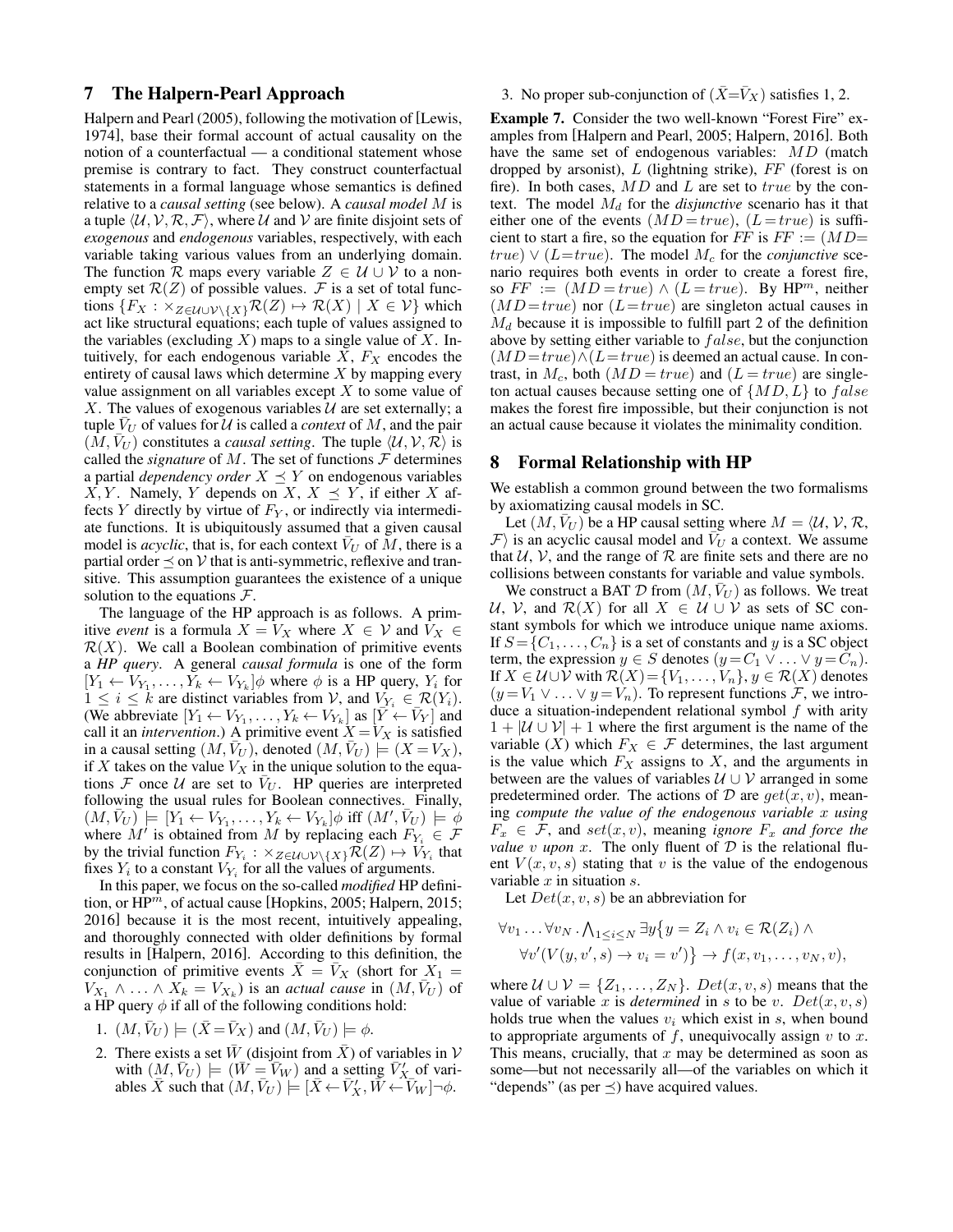The axioms of  $D$  are as follows.

$$
\begin{aligned}\n&\bigwedge_{X\in\mathcal{V}}\neg\exists v(V(X,v,S_0)), \quad \bigwedge_{V_Y\in\bar{V}_U}V(Y,V_Y,S_0), \\
&\text{Poss}(\text{set}(x,v),s) &\leftrightarrow \\
&\bigvee_{X\in\mathcal{V}}(x=X\land v\in\mathcal{R}(X))\land\neg\exists v'V(x,v',s), \\
\text{Poss}(\text{get}(x,v),s) &\leftrightarrow \\
&x\in\mathcal{V}\land\neg\exists v'V(x,v',s)\land\text{Det}(x,v,s), \\
&\quad V(x,v,\text{do}(a,s)) &\leftrightarrow \\
&a=\text{get}(x,v)\lor a=\text{set}(x,v)\lor V(x,v,s).\n\end{aligned}
$$

In words, none of the endogenous variables have values at  $S_0$ , and all exogenous variables have values at  $S_0$  as specified by the context. It is possible to force a value  $v$  upon  $x$ as long as  $x$  is an endogenous variable,  $v$  is in the range of  $x$ , and  $x$  has not yet acquired a value. It is possible to compute the value of  $x$  as long as  $x$  is an endogenous variable which has not yet acquired a value but which is destined at  $s$  to get the value  $v$ . Overall, the theory models all possible propagations of values (including interventions) throughout the set of variables according to the structural equations. As we are interested only in those situations where all variables have acquired values, which represent a unique solution to  $\mathcal{F}$ , we introduce an abbreviation  $terminal(s)$  for the expression  $execute(s) \wedge \neg \exists a (Poss(a, s))$ . In order to refer to situations under specific interventions, we use the abbreviation  $interv_{Y_1 \leftarrow V_{Y_1},...,Y_k \leftarrow V_{Y_k}}(s)$  which stands for  $terminal(s) \land$  $\forall x \forall v. [\exists s' (do(set(x, v), s') \sqsubseteq s) \leftrightarrow \bigvee_{1 \leq i \leq k} (x = Y_i \land v =$  $V_{Y_i}$ ]. The special case  $interv_{\emptyset}(s)$  describes s under an empty intervention.

Finally, given a HP query  $\phi$ , we obtain a corresponding SC query  $\phi$  from  $\phi$  by replacing each primitive event  $(X = V_X)$ by  $V(X, V_X, s)$ . Thus,  $\hat{\phi}$  is ground in all object arguments and uniform in s. It is tedious but straightforward to prove the correctness of our translation relative to a HP causal setting.

**Theorem 1.** Let  $(M, \bar{V}_U)$  be a HP causal setting,  $[\bar{Y} \leftarrow \bar{V}_Y]\phi$ *an arbitrary causal formula over* M*, and* D *a BAT obtained from*  $(M, \bar{V}_U)$ . Then  $(M, \bar{V}_U)$   $\models$   $[\bar{Y} \leftarrow \bar{V}_Y]\phi$  *iff*  $\mathcal{D} \models (\forall s)$ . inter $v_{\bar{Y} \leftarrow \bar{V}_Y}(s) \rightarrow \hat{\phi}(s)$ .

With this result, we can easily translate  $HP<sup>m</sup>$  to the language of SC and formally compare the two approaches.

**Theorem 2.** Let  $(M, \bar{V}_U)$  be a HP causal setting and  $\phi$  a HP *query over* M. Let  $D$  *be a BAT obtained from*  $(M, V_U)$  *as described above. Let*  $X \in V$  *and*  $V_X \in \mathcal{R}(X)$ *.* 

- *1.*  $(X = V_X)$  *is a singleton cause of*  $\phi$  *in*  $(M, \bar{V}_U)$  *according to HP<sup>m</sup> if and only if*  $get(X, V_X) \in \sigma$  *appears in the achievement causal chain of*  $\langle \sigma, \hat{\phi}(s) \rangle$  *for every ground situation term*  $\sigma$  *of*  $\mathcal{D}$  *such that*  $\mathcal{D} \models \text{interv}_{\emptyset}(\sigma)$ *.*
- *2.*  $(X = V_X)$  *is a part of a cause of*  $\phi$  *in*  $(M, \bar{V}_U)$  *according to HP*<sup>m</sup> *if and only if there exists a ground situation term*  $\sigma$  *of*  $D$  *such that*  $D \models$  *interv*<sub> $\emptyset$ </sub> $(\sigma)$  *and*  $get(X, V_X) \in \sigma$ *appears in the achievement causal chain of*  $\langle \sigma, \hat{\phi}(s) \rangle$ *.*

The proof of Theorem 2 is quite involved and is not shown due to lack of space. By an immediate corollary, achievement cause analysis alone captures all  $HP<sup>m</sup>$  causes.

Example 8. (cont.) Consider a translation of the disjunctive Forest Fire causal model  $M_d$ . The corresponding terminal narratives  $\sigma$  are

$$
do([get(MD, true), get(L, true), get(FF, true)], S_0),\\ do([get(L, true), get(MD, true), get(FF, true)], S_0),\\ do([get(MD, true), get(FF, true), get(L, true)], S_0),\\ do([get(L, true), get(FF, true), get(MD, true)], S_0).
$$

Action get(MD, true) is a part of the causal chain of  $\langle \sigma, \rangle$  $V(FF, true, s)$  only for the first and third choice of  $\sigma$ . Similarly,  $get(L, true)$  is an achievement cause only for the second and fourth choice. By Part 1 of Theorem 2, they are not actual causes according to  $HP^m$ . By Part 2 of Theorem 2, they are both parts of an actual cause according to  $HP^m$ . This agrees with conclusions of the original HP causal model.

#### 9 Discussion

Our approach shifts the focus away from causal models and towards first-order logic representation of the underlying dynamics of the scenario. There are other attempts to step away from purely counterfactual analysis [Vennekens *et al.*, 2010; Vennekens, 2011; Beckers and Vennekens, 2012; 2016], but they share the same expressivity limitations. Curiously, [Vennekens *et al.*, 2010] consider SC to be too expressive, stating that "SC contains many features that go beyond what is traditionally expressed in a causal model. For typical causal reasoning problems, these features are not needed". To refute this and to see where we stand with respect to other approaches, let us consider three telling examples featured in [Beckers and Vennekens, 2012; 2016] and discussed in other papers. Assume all fluents are false at  $S_0$ .

Example 9. *Assassin poisons victim's coffee, victim drinks it and dies. If assassin had not poisoned the coffee, his backup would have, and victim would still have died.*

This example from [Hitchcock, 2007] illustrates *early preemption*, namely that the causal link from the backup to victim's death is preempted by the assassin. Let the actions be assassin and backup (the two acts of poisoning the coffee) and  $drink$ . Let the fluents be  $P(s)$  meaning "coffee contains" poison" and  $D(s)$  meaning "the victim is dead".

$$
Poss(assassin, s), Poss(backup, s)
$$
  
\n
$$
Poss(drink, s) \leftrightarrow P(s),
$$
  
\n
$$
P(do(a, s)) \leftrightarrow a = \text{assasssin} \lor a = \text{backup} \lor P(s),
$$
  
\n
$$
D(do(a, s)) \leftrightarrow [a = \text{drink} \land P(s)] \lor D(s).
$$

The narrative is  $\sigma = do([assassin, drink], S_0)$ . By our analysis, all of  $\sigma$  is an achievement causal chain. This agrees with HP and [Hitchcock, 2007] but disagrees with Beckers and Vennekens who believe that assassin is not an actual cause. Rather than appeal to intuition, we just point out that the causal roles assumed by the assassin and his backup are clearly distinct *in the given scenario*.

Example 10. *An engineer is standing by a switch in the railroad track. A train approaches in the distance. She flips the switch, so that the train travels down the left-hand track instead of the right. Since the tracks re-converge up ahead, the train arrives at its destination all the same.*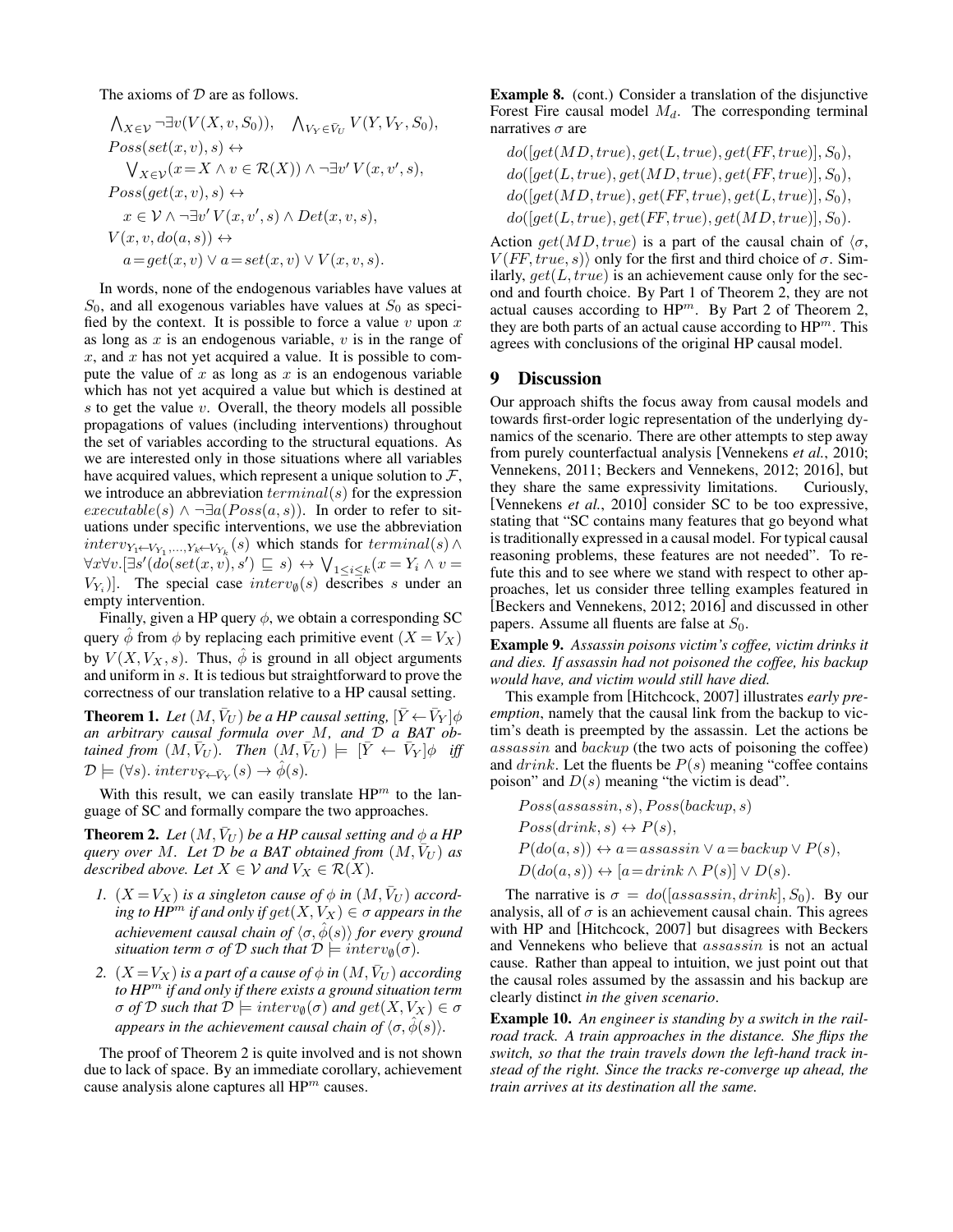This example from by [Paul and Hall, 2013] illustrates the distinction between causation and determination. Beckers and Vennekens state that it is isomorphic to the previous one, while the intuition about its causes is the polar opposite. In fact, the two examples are isomorphic only within the expressivity bounds of causal models and CP-logic.

Let the fluent  $In(s)$  mean that the train is on the section of the track leading to the first junction, let  $L(s)$  (resp.,  $R(s)$ ) mean that it is on the left-hand track (resp., right), and let  $Out(s)$  mean that it is on the section of the track past the second junction. Let the fluent  $Sw(s)$  mean that the switch is engaged and  $Arrived(s)$  that the train has arrived. Let the actions be  $flip$  (engineer flips the switch),  $fork_1$  (train passes first junction),  $fork_2$  (train passes second junction), and  $arrive$  (self-explanatory). Let only  $In(s)$  hold at  $S_0$ .

$$
Poss(flip, s), \ Poss(fork_1, s) \leftrightarrow In(s),
$$
  
\n
$$
Poss(fork_2, s) \leftrightarrow L(s) \lor R(s), Poss(arrive, s) \leftrightarrow Out(s),
$$
  
\n
$$
In(do(a, s)) \leftrightarrow In(s) \land a \neq fork_1,
$$
  
\n
$$
L(do(a, s)) \leftrightarrow a = fork_1 \land Sw(s) \lor L(s) \land a \neq fork_2,
$$
  
\n
$$
R(do(a, s)) \leftrightarrow a = fork_1 \land \neg Sw(s) \lor R(s) \land a \neq fork_2,
$$
  
\n
$$
Out(do(a, s)) \leftrightarrow a = fork_2 \lor Out(s),
$$
  
\n
$$
Sw(do(a, s)) \leftrightarrow a = flip \lor Sw(s) \land a \neq flip,
$$
  
\n
$$
Arrived(do(a, s)) \leftrightarrow a = arrive \lor Arrived(s).
$$

The narrative  $\sigma$  is  $do([flip, fork_1, fork_2, arrive], S_0)$ . By our analysis, the flip action is not an actual cause of train's arrival. This conclusion is elaboration tolerant [McCarthy, 1987] as long as the relation between  $L, R, Sw$  is preserved. For HP, the answer depends on how model is constructed and which definition is applied. [Pearl, 2000] calls this class of problems "switching causation" and argues that flipping switch is a cause (see Section 10.3.4, p.324-5). Both [Pearl, 2000] and [Halpern and Pearl, 2005] argue that switch is a cause, while, according to  $HP^m$ , it is not.

Example 11. *Assistant Bodyguard puts a harmless antidote in victim's coffee. Buddy who knows about the antidote poisons the coffee; he would not have done so otherwise. Victim drinks the coffee and survives.*

This example is called "Careful Poisoning" in [Weslake, 2013] and left as a challenge for future work. Let the actions be antidote, poison, drink. The fluents  $P(s)$ ,  $D(s)$  are as before, and the fluent  $A(s)$  means "coffee contains antidote".

$$
Poss(antidote, s), Poss(drink, s),
$$
  
\n
$$
Poss(poison, s) \leftrightarrow A(s),
$$
  
\n
$$
A(do(a, s)) \leftrightarrow a = antidote \vee A(s),
$$
  
\n
$$
P(do(a, s)) \leftrightarrow a = poison \vee P(s),
$$
  
\n
$$
D(do(a, s)) \leftrightarrow [a = drink \wedge P(s) \wedge \neg A(s)] \vee D(s).
$$

 $\sigma = do([antidote, poison, drink], S_0)$ , so  $\mathcal{D} \models \neg D(\sigma)$ . In fact,  $\neg \overline{D}(s)$  holds throughout the narrative, so it has no achievement causes. It has no maintenance causes either: *drink* is a threat to  $\neg D(s)$ , yielding a new causal setting  $\langle do([antidote,poison], S_0), \neg D(s) \wedge (\neg P(s) \vee A(s)) \rangle$  with no achievement causes. The action poison could be a threat, but it does not qualify as such by our definition: no executable situation admits *poison* in the absence of the antidote, owing to the precondition for poison. Therefore, the given causal setting contains no causes. This agrees with Beckers and Vennekens and disagrees with Hitchcock and HP.

There exist multiple examples where the results of the HP approach cannot be reconciled with intuitive understanding which, incidentally, the approach treats as the only measure of merit. This problem was traced by [Hopkins and Pearl, 2007] and [Glymour *et al.*, 2010] to the limited expressiveness of causal models. Causal models do not distinguish between enduring conditions and transitions and cannot to model the absence of an event except as the presence of its opposite; examples where this leads to absurd conclusions are easy to come by, see *e.g.* [Hopkins and Pearl, 2007]. An explicit notion of an action solves these problems.

Addressing the lack of expressivity, [Hopkins and Pearl, 2007] re-defined causal models in the language of SC, but they preserved the implicit possible worlds semantics of causal formulas and dropped the requirement that situations be executable. The latter is especially problematic, since dismissing preconditions results in paradoxes and makes inferences untrustworthy. Our work reaps the benefits which [Hopkins and Pearl, 2007] aimed at but does not suffer from the issues associated with giving a meaningful definition of a counterfactual in SC, which appears to be no easy task. A counterfactual query not relativized to a particular scenario can be formulated in SC without special tools [Lin and Soutchanski, 2011], but it is not clear how such queries can be useful for defining actual causality. An original study conducted in [Costello and McCarthy, 1999] perhaps comes closest to a good definition of a counterfactual in SC, but it operates outside of the well-studied basic action theories and it is not concerned with actual causality. There exist numerous studies of the semantics of causal models and the relationship of causal models to various logics, such as an elaborate axiomatization of causal models [Halpern, 2000] and a logical representation [Bochman and Lifschitz, 2015] of causal models in a non-monotonic logic which encompasses general causation as a foundational principle. The approach of [Finzi and Lukasiewicz, 2003] combines causal models with independent choice logic. Finally, there are methodological or technical critiques of the causal model approach, exemplified by [Glymour *et al.*, 2010], [Menzies, 2014], [Livengood, 2013], [Weslake, 2013] and [Baumgartner, 2013].

It is clear that a more broad definition of actual cause requires more expressive action theories that can model not only sequences of actions, but can also include explicit time and concurrent actions. Only after that one can try to analyze some of the popular examples of actual causation formulated in philosophical literature; some of those examples sound deceptively simple, but faithful modelling of them requires time, concurrency and natural actions [Reiter, 2001]. This does not imply that future research should focus only on popular scenarios proposed by philosophers. To the contrary, we firmly believe that the future of causal research is in elaborating computational methodology for the analysis of complex technical systems.

Acknowledgement: We thank the Natural Sciences and Engineering Research Council of Canada for financial support.